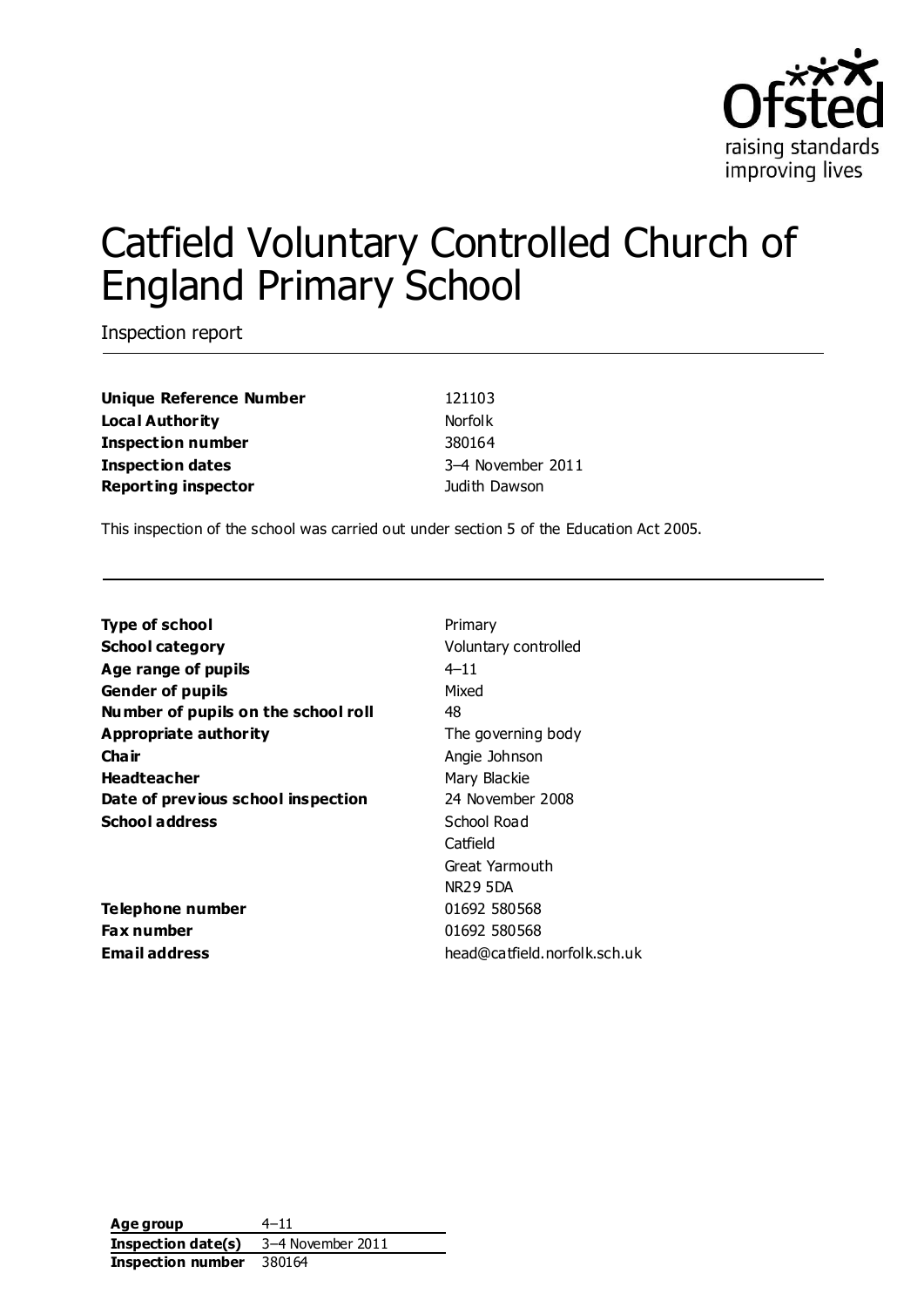The Office for Standards in Education, Children's Services and Skills (Ofsted) regulates and inspects to achieve excellence in the care of children and young people, and in education and skills for learners of all ages. It regulates and inspects childcare and children's social care, and inspects the Children and Family Court Advisory Support Service (Cafcass), schools, colleges, initial teacher training, work-based learning and skills training, adult and community learning, and education and training in prisons and other secure establishments. It assesses council children's services, and inspects services for looked after children, safeguarding and child protection.

Further copies of this report are obtainable from the school. Under the Education Act 2005, the school must provide a copy of this report free of charge to certain categories of people. A charge not exceeding the full cost of reproduction may be made for any other copies supplied.

If you would like a copy of this document in a different format, such as large print or Braille, please telephone 0300 123 4234, or email enquiries@ofsted.gov.uk.

You may copy all or parts of this document for non-commercial educational purposes, as long as you give details of the source and date of publication and do not alter the information in any way.

To receive regular email alerts about new publications, including s urvey reports and school inspection reports, please visit our website and go to 'Subscribe'.

Piccadilly Gate Store St **Manchester** M1 2WD

T: 0300 123 4234 Textphone: 0161 618 8524 E: enquiries@ofsted.gov.uk W: www.ofsted.gov.uk

Ofsted

© Crown copyright 2011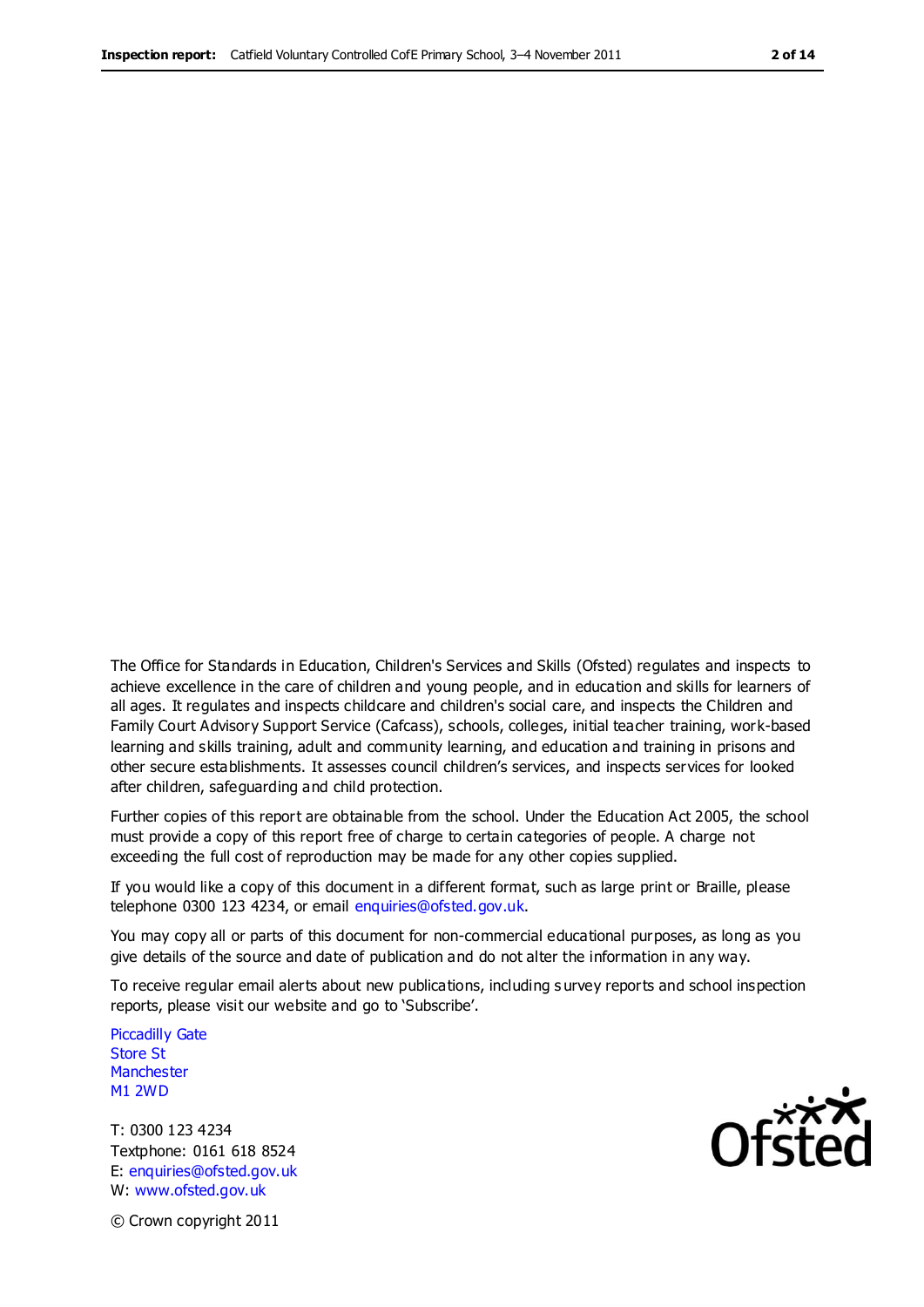### **Introduction**

This inspection was carried out by an additional inspector. She observed three teachers teach six lessons and held discussions with pupils, members of the governing body and staff. She observed the school's work, and scrutinised a range of documentation including the school's procedures for safeguarding pupils; its selfevaluation and plans for improvement; pupils' work; the school's tracking of pupils' progress; and teachers' planning. She also analysed 18 parental questionnaires.

The inspector reviewed many aspects of the school's work. She looked in detail at a number of key areas.

- Do the school's assessments of pupils' learning demonstrate that individual pupils are making the expected progress, both in their academic work and their personal and social development?
- $\blacksquare$  Have the changes in the way the curriculum is planned helped to improve pupils' writing?
- What impact have the schools' systems for guiding and supporting pupils had on their attitudes to learning and overall progress?
- Is the school successfully maintaining effective provision for pupils during this period of temporary teachers in Key Stage 2?

### **Information about the school**

This rural primary school is much smaller than average. The proportion of pupils known to be eligible for free school meals is smaller than in most schools. Almost all pupils are of White British heritage and none speaks English as an additional language. The proportion of pupils with special educational needs and/or disabilities is above average and a number of pupils have a range of personal, emotional and behavioural challenges. At the time of the inspection, one teacher had been absent from school since September and another was taking family leave. Also, the headteacher had taken on additional responsibilities and become the executive headteacher of two other very small local schools. There is an independent preschool playgroup on the school site which also provides before-school care. This will be inspected separately. The school holds a range of awards including National Healthy schools status and the Eco Silver award.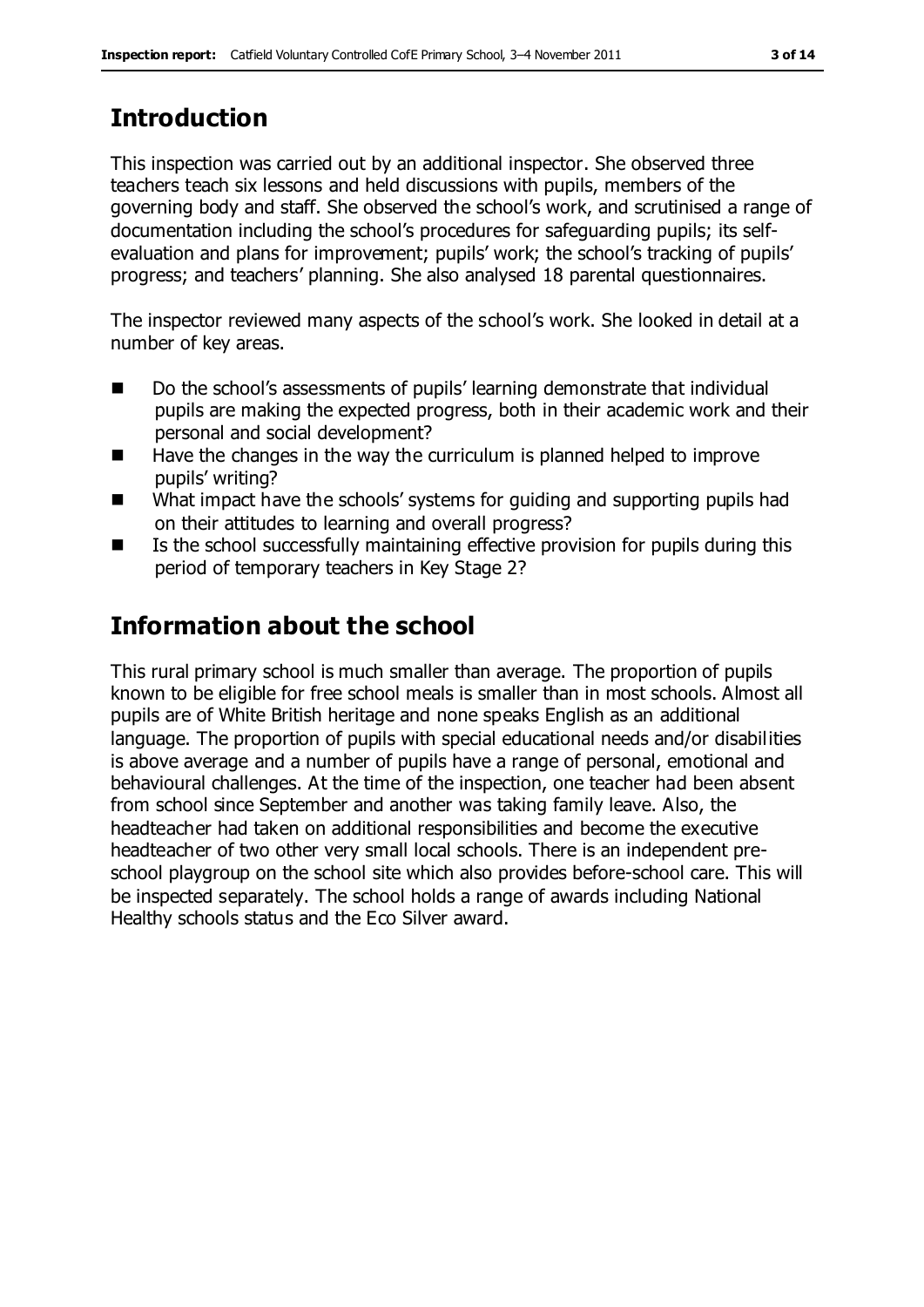### **Inspection judgements**

### **Overall effectiveness: how good is the school? 3**

#### **The school's capacity for sustained improvement 3**

### **Main findings**

The school provides its pupils with a satisfactory education. The pastoral care, guidance and support for each pupil are good. There are significant strengths in the way the school works with families and other agencies to support pupils who are going through periods of difficulties in their lives. The curriculum for pupils' personal and social development is fully embedded throughout the school. As a result, pupils say that they feel extremely safe in school. They behave well, have an excellent understanding of how to maintain healthy lifestyles, have a strong sense of community and work hard to protect and enhance the environment. The Healthy schools status and Eco award are a testament to this.

Following a review instigated by the headteacher, the school's results in the Key Stage 2 tests for 2011 have been invalidated. The school's tracking shows that most Year 6 pupils made satisfactory progress. The present cohort has made satisfactory progress and pupils are working within the expected levels for their age. The curriculum has been enriched since the last inspection and pupils have many opportunities to write for a range of purposes across the subjects. The afternoons devoted to art, cooking and the humanities are effective in helping pupils to extend their life skills. However, there is a lack of rigour in the systematic and regular teaching of basic reading and writing skills in Key Stage 2. This means that, although the content of pupils' work is interesting, the presentation, spelling and grammar are often erratic. Teachers' expectations of the quality of presentation and accuracy of pupils' work are not always high enough. Writing is sometimes devalued because of inappropriate use of teacher-generated worksheets and regular rough drafts. Adults have good relationships with their pupils and provide effective support for pupils with special educational needs and/or disabilities, so that they progress as well as their peers. However, the quality of written academic advice for pupils has been inconsistent and pupils are rarely involved in evaluating their work.

Leaders monitor teaching in lessons, identifying points for improvement, although these are not always focused on priorities and the outcomes from previous monitoring. The headteacher and governing body have been swift to ensure that there is the best possible supply cover for the absent teachers. They have an accurate knowledge of the school's strengths and weaknesses and plans for development reflect the school's needs. Initiatives, such as the rigorous measures to address unauthorised absence, have been successful so that, during 2010-11 overall attendance was above average. This demonstrates that the school has a satisfactory potential for future improvement.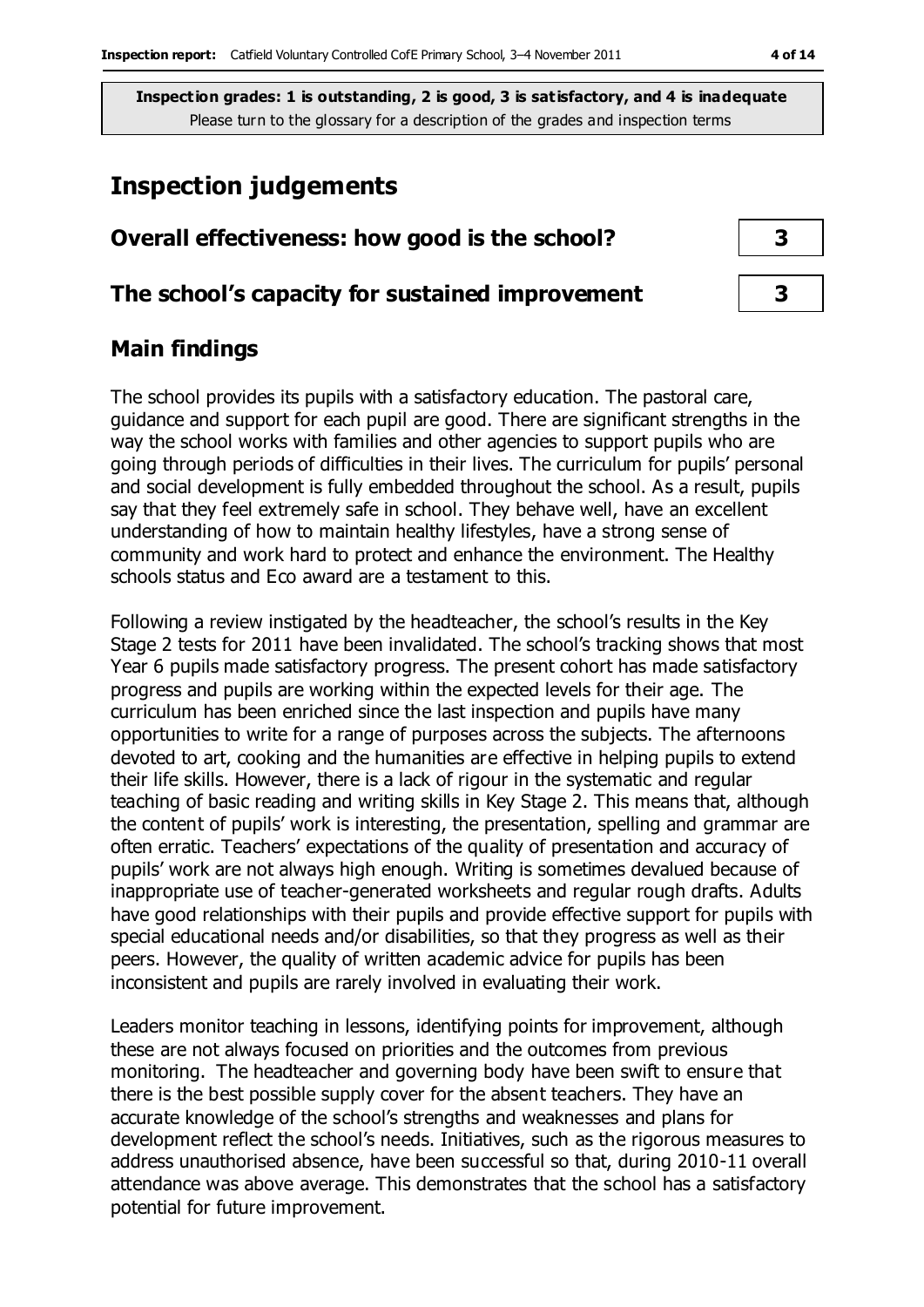Up to 40% of the schools whose overall effectiveness is judged to be satisfactory may receive a monitoring visit by an Ofsted inspector before their next section 5 inspection.

#### **What does the school need to do to improve further?**

- In order to raise attainment and accelerate pupils' progress:
	- make sure that teachers have high expectations of the quality of pupils' written work, limiting the use of worksheets and rough notes
	- ensure that the systematic and regular teaching of phonics (links between sounds and combinations of letters) is extended throughout Key Stage 2
	- in line with the good practice in pockets of the school, provide informative written advice to help pupils know how well they have achieved their task and what they need to do to improve
	- build on the responsible attitudes the pupils have for improving their school by helping them to make informed decisions about how they can improve their learning.
- Ensure that monitoring of teaching and learning focuses on whole-school priorities and teachers' previously identified areas for improvement.

#### **Outcomes for individuals and groups of pupils 3**

Pupils start school with broadly expected knowledge and skills for their age, although, with the small cohorts, this varies from year to year. Academic progress throughout the school, for all groups of pupils, is satisfactory and attainment is average at the end of Key Stages 1 and 2. In lessons, pupils behave well, listen to their teachers and work hard, although sometimes they find it difficult to listen to each other. They enjoy working together and often engage in lively debate and discussions. In one lesson, for example, pupils worked together well to generate lists of verbs and adjectives to describe bonfire night. The presentation of their work, although not always up to the standard expected of their age, is at its best in their exercise books. It is often poor on worksheets. In Key Stage 2, some pupils' spelling demonstrates a lack of knowledge of phonics. In Key Stage 1, the systematic teaching of letter combinations ensures pupils read and write accurately, and their work is often well-presented. Pupils with special educational needs and/or disabilities are fully integrated within the class and respond well to their additional support. Their academic progress is satisfactory, but many make good progress in improving their behaviour and attitudes. Pupils thoroughly enjoy the interesting and relevant curriculum. During the inspection, pupils were cooking, learning to use watercolours and making rag rugs among a range of interesting activities. They shared materials amicably and the cooks worked together extremely well, demonstrating a thorough knowledge of nutrition and hygiene.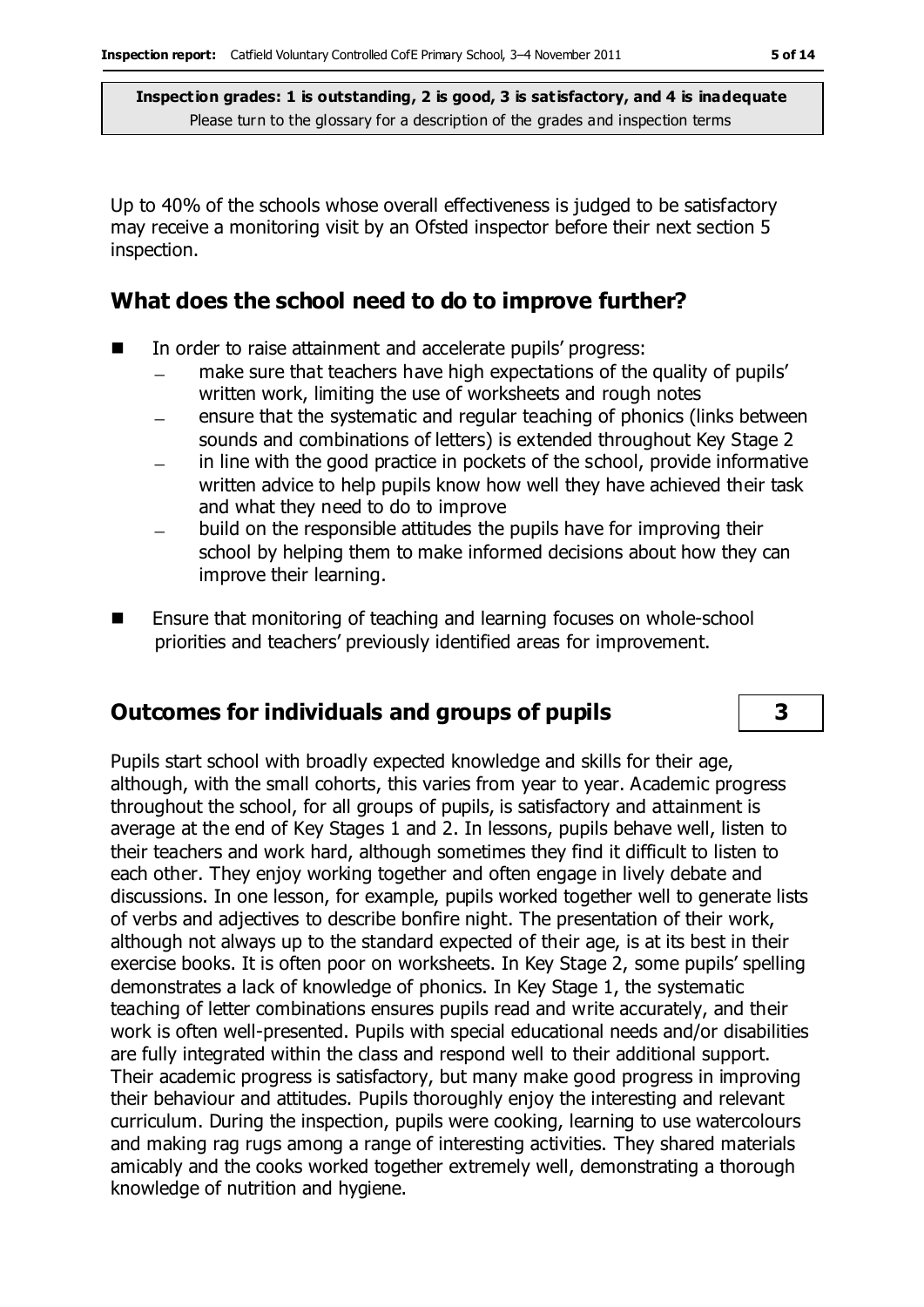Please turn to the glossary for a description of the grades and inspection terms

Pupils feel extremely well-cared for in school and have an excellent understanding of how to keep fit and eat healthily. They grow, harvest and eat their own vegetables and insisted that fruit trees were planted in the school grounds. Pupils try to walk or cycle to school and participate in a range of sporting activities with other schools. They enjoy the wide range of additional activities and have considerable responsibility for improving the school. The school council seeks suggestions and responses from the pupils, and has made decisions on, for example, planning the outdoor environment. Pupils' spiritual, moral and social development is good. Pupils care for and empathise with each other well, supporting those who are experiencing difficulties. The Eco council is well established and effective. Pupils have produced guides about the village, using well-developed information and communication technology skills. Although preparation for their future learning is satisfactory overall, they have a very good understanding of citizenship and democracy.

Pupils have links with the country trust and local churches. They support a village in Malawi and have recently contributed a significant sum of money to purchase a bicycle ambulance. A letter of thanks from the village indicates that this has saved lives. Pupils are knowledgeable about other faiths and cultures but have a more limited understanding of contrasting communities within the United Kingdom.

| Pupils' achievement and the extent to which they enjoy their learning                                                     |   |  |  |  |
|---------------------------------------------------------------------------------------------------------------------------|---|--|--|--|
| Taking into account:                                                                                                      |   |  |  |  |
| Pupils' attainment <sup>1</sup>                                                                                           | 3 |  |  |  |
| The quality of pupils' learning and their progress                                                                        | 3 |  |  |  |
| The quality of learning for pupils with special educational needs and/or disabilities<br>and their progress               | 3 |  |  |  |
| The extent to which pupils feel safe                                                                                      | 1 |  |  |  |
| Pupils' behaviour                                                                                                         |   |  |  |  |
| The extent to which pupils adopt healthy lifestyles                                                                       |   |  |  |  |
| The extent to which pupils contribute to the school and wider community                                                   |   |  |  |  |
| The extent to which pupils develop workplace and other skills that will<br>contribute to their future economic well-being |   |  |  |  |
| Taking into account:                                                                                                      |   |  |  |  |
| Pupils' attendance <sup>1</sup>                                                                                           | 2 |  |  |  |
| The extent of pupils' spiritual, moral, social and cultural development                                                   |   |  |  |  |

#### These are the grades for pupils' outcomes

### **How effective is the provision?**

The school has several long-standing and experienced teaching assistants who have been invaluable in supporting supply teachers and ensuring that there is minimal

 $\overline{a}$ <sup>1</sup> The grades for attainment and attendance are: 1 is high; 2 is above average; 3 is broadly average; and 4 is low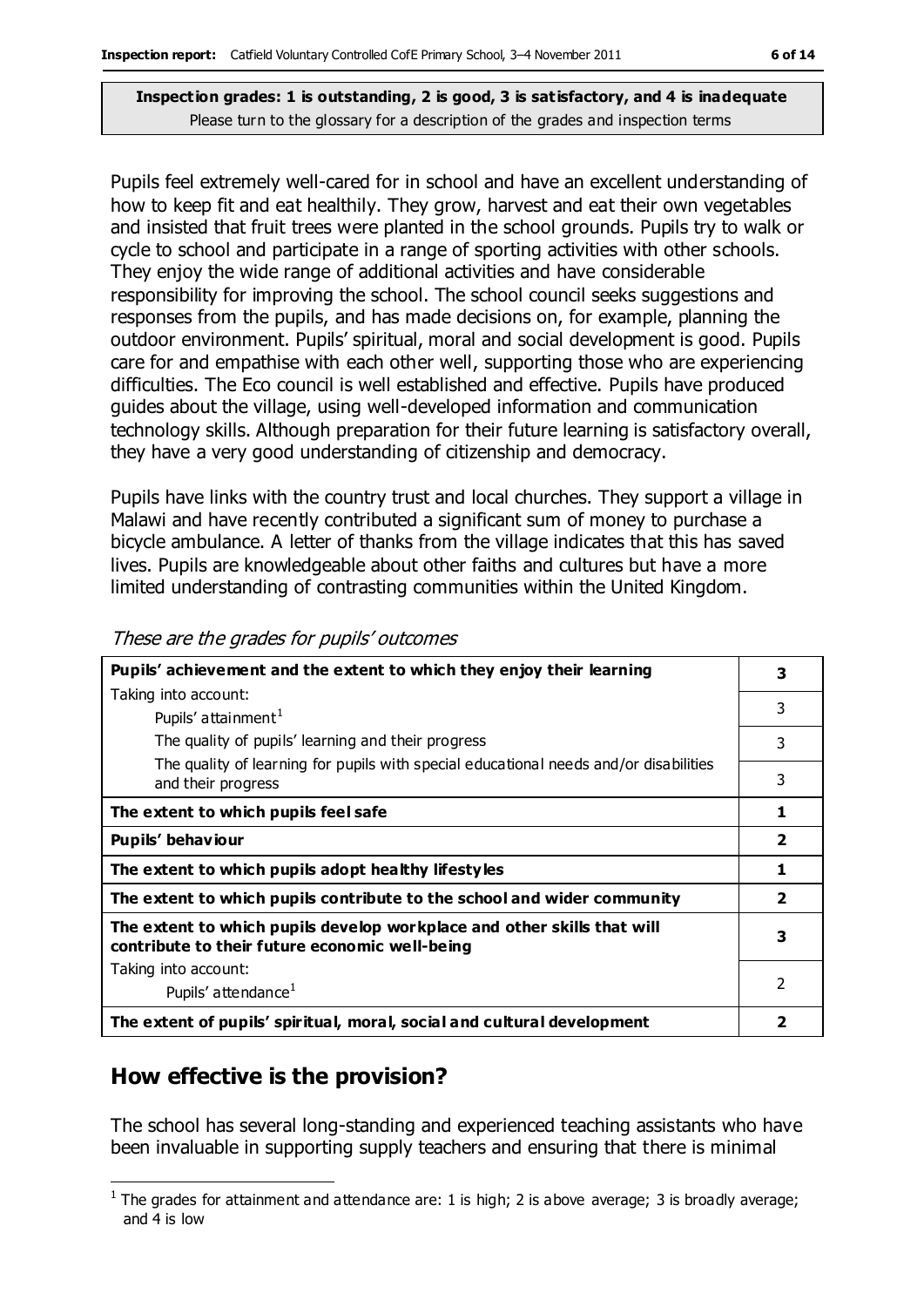disruption to pupils' learning. Teachers make sure that their planning caters for the different ages and abilities within each class and deploy effectively teaching assistants, members of the governing body and volunteers from the community. Individual strengths are used to good effect to enhance pupils' learning. A great deal of emphasis is put on creativity, but there has not been enough rigour in Key Stage 2 in teaching pupils the basic skills they need to consistently produce good quality work. Oral guidance in lessons is good and adults effectively extend learning through questioning. Pupils have targets to help them attain the next level but these are not clearly linked to the outcomes of their work. The good curriculum regularly enables pupils to practise their skills in a range of subjects and teachers use topic themes as a starting point for English, mathematics and science lessons. Information and communication technology skills are used effectively and pupils learn French and Spanish. The school makes good use of the locality, visits and visitors to enhance learning and links with other schools, especially for sport, broaden their experiences. There is a good range of extra-curricular activities that are well supported by pupils.

This is a school where the headteacher and staff are very aware of, and respond to, any medical, social or emotional difficulties pupils may be experiencing in their lives. The school works closely with parents and carers to ensure pupils' pastoral needs are met. There is a strong focus on ensuring pupils are safe and secure in school. The strong personal, social and health education curriculum ensures that pupils are very clear about their responsibilities in terms of behaviour and care for each other. Adults have a great deal of respect for pupils' views. Occasionally, they reply too readily to pupils' interruptions in lessons rather than encourage pupils to listen to each other.

| The quality of teaching                                                                                    |  |
|------------------------------------------------------------------------------------------------------------|--|
| Taking into account:                                                                                       |  |
| The use of assessment to support learning                                                                  |  |
| The extent to which the curriculum meets pupils' needs, including, where<br>relevant, through partnerships |  |
| The effectiveness of care, guidance and support                                                            |  |

These are the grades for the quality of provision

### **How effective are leadership and management?**

Leaders and managers are very aware of the specific difficulties experienced by many of the pupils and ensure that each pupil's pastoral needs are supported well. This has resulted in changes to the curriculum to help pupils develop life skills that will serve them in good stead. They have identified the need to raise standards and accelerate pupils' progress. The headteacher and governing body monitor the work of the school and have introduced a range of strategies to improve the use of information from assessment to inform teachers' planning.

The governing body challenges and supports the school well. It is knowledgeable and several members are very active in school. It has been rigorous in evaluating the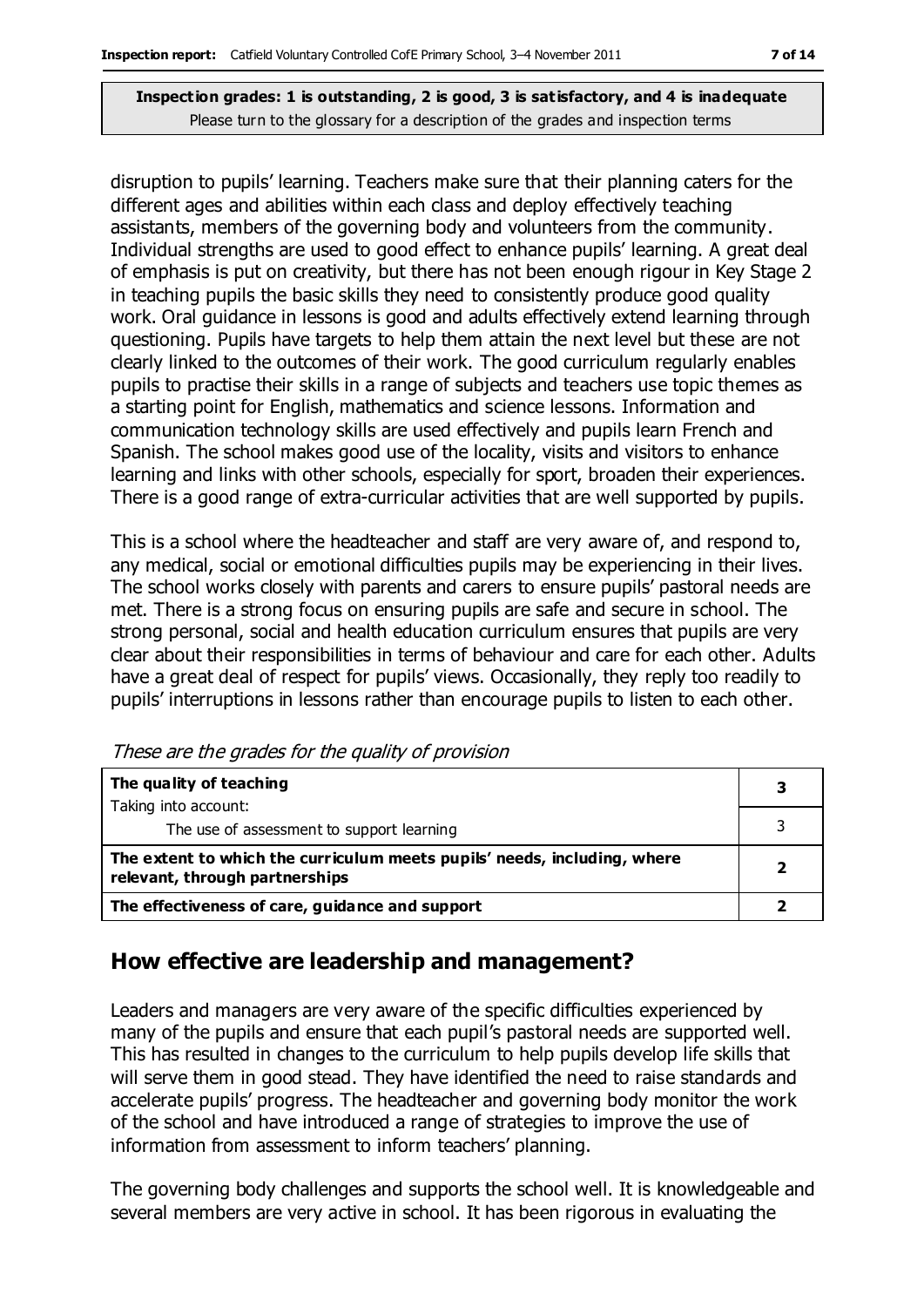implications of sharing the headteacher with two other schools, for example, and has negotiated a flexible timetable for the headteacher during this period of instability in staffing. The governing body fulfils its statutory responsibilities well and is particularly effective in ensuring that procedures for safeguarding pupils are rigorous. Training for all staff is regularly updated and there are swift and rigorous measures in place to ensure that new staff and volunteers have the necessary checks and are briefed on school systems and policies for child protection and safety. Issues relating to safety and safeguarding are integrated into the curriculum. The school works well with key agencies to ensure that pupils are protected. Good engagement with parents and carers is particularly effective in ensuring pupils' welfare needs are met. The school has found it harder to engage them in training to help them support their children's academic work.

The school ensures all pupils have equal access to all aspects of school life. One example of this is a parent's comment that, because of the school's commitment to inclusion, her child with a food allergy is able to take part in cooking activities with confidence. The school has a strong commitment to promoting community cohesion. It has strong links with the church and is very involved in local community projects. Pupils have helped the parish council to survey the village playground. They respond to national and international events and support a range of charities. The links with the village in Malawi demonstrate the school's commitment to world-wide community cohesion. The school has identified the need to develop links with contrasting societies within the United Kingdom to deepen an understanding of the diversity of British society.

| The effectiveness of leadership and management in embedding ambition and<br>driving improvement                                                                     |                         |  |
|---------------------------------------------------------------------------------------------------------------------------------------------------------------------|-------------------------|--|
| Taking into account:                                                                                                                                                |                         |  |
| The leadership and management of teaching and learning                                                                                                              | 3                       |  |
| The effectiveness of the governing body in challenging and supporting the<br>school so that weaknesses are tackled decisively and statutory responsibilities<br>met | $\overline{\mathbf{2}}$ |  |
| The effectiveness of the school's engagement with parents and carers                                                                                                | $\overline{\mathbf{2}}$ |  |
| The effectiveness of partnerships in promoting learning and well-being                                                                                              |                         |  |
| The effectiveness with which the school promotes equality of opportunity and<br>tackles discrimination                                                              |                         |  |
| The effectiveness of safeguarding procedures                                                                                                                        | $\overline{\mathbf{2}}$ |  |
| The effectiveness with which the school promotes community cohesion                                                                                                 |                         |  |
| The effectiveness with which the school deploys resources to achieve value for<br>money                                                                             | 3                       |  |

#### These are the grades for leadership and management

### **Early Years Foundation Stage**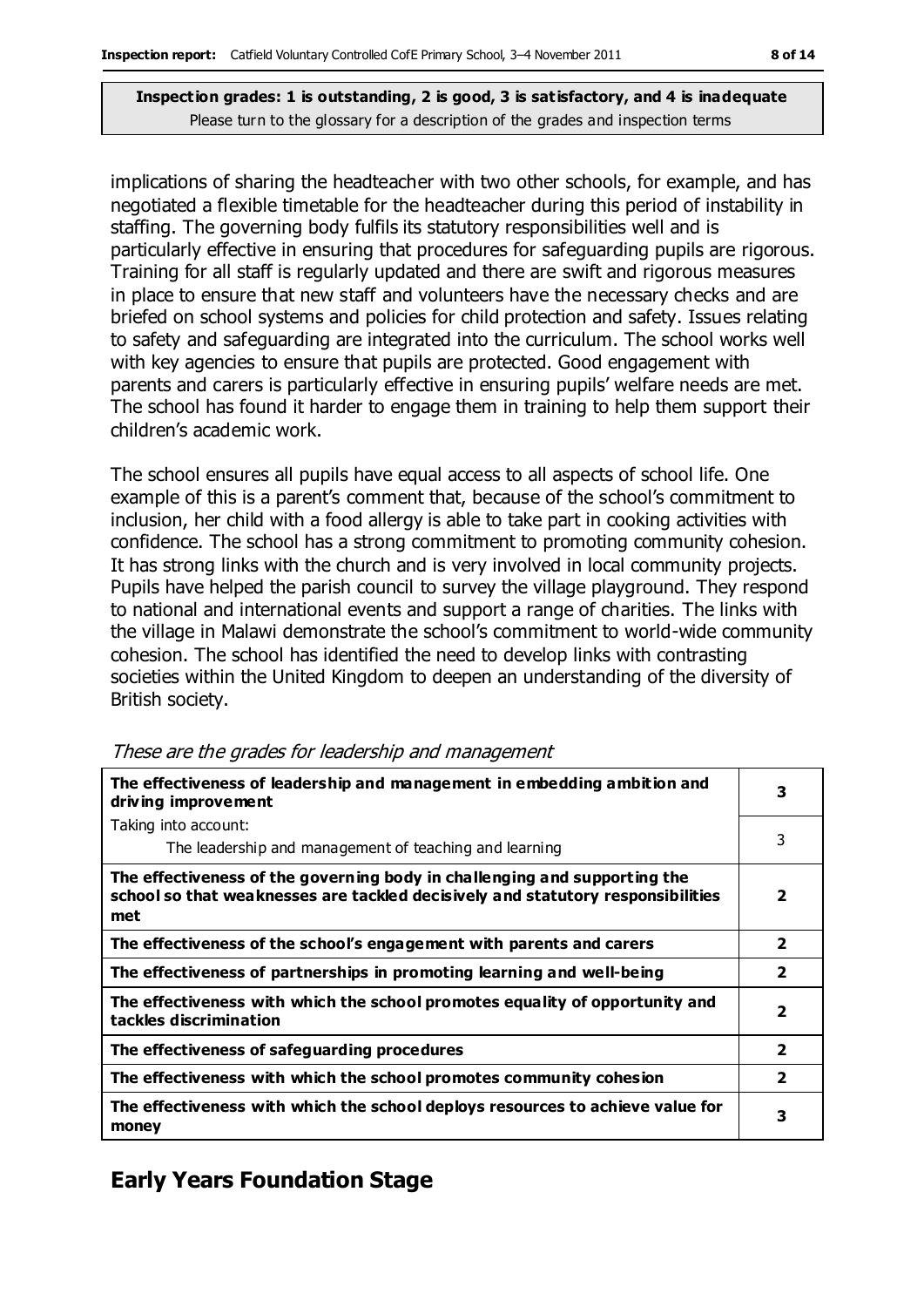Good liaison with the pre-school helps the few children in the Early Years Foundation Stage to settle into school quickly. They are accommodated within the Key Stage 1 class and a new extension to the classroom is enabling them to be taught discretely at times with the qualified nursery nurse. At the time of the inspection, there was no opportunity to observe outside learning and there were limited opportunities for children to initiate their own learning. Reading, writing and counting skills are taught systematically and children have opportunities to extend them through play. Social skills are promoted well and children play together amicably. Most pupils now in Year 1 met the early learning goals for children in the Early Years Foundation Stage. Adults record children's progress regularly and identify their next steps in learning. Parents and carers have access to their children's Learning Journals and are kept well-informed about their children's progress.

These are the grades for the Early Years Foundation Stage

| <b>Overall effectiveness of the Early Years Foundation Stage</b>                      |   |  |
|---------------------------------------------------------------------------------------|---|--|
| Taking into account:                                                                  |   |  |
| Outcomes for children in the Early Years Foundation Stage                             |   |  |
| The quality of provision in the Early Years Foundation Stage                          |   |  |
| The effectiveness of leadership and management of the Early Years Foundation<br>Stage | ว |  |
|                                                                                       |   |  |

#### **Views of parents and carers**

Most parents and carers are very appreciative of the work of the school, especially the way their children are nurtured and cared for. A very small minority expressed concerns about the way the school deals with unacceptable behaviour. The inspection found that the school has good procedures for this. There were several comments about the present difficulties with staffing. The inspection found that the headteacher and governing body are dealing with the situation effectively, ensuring there is minimal disruption to pupils' learning and welfare.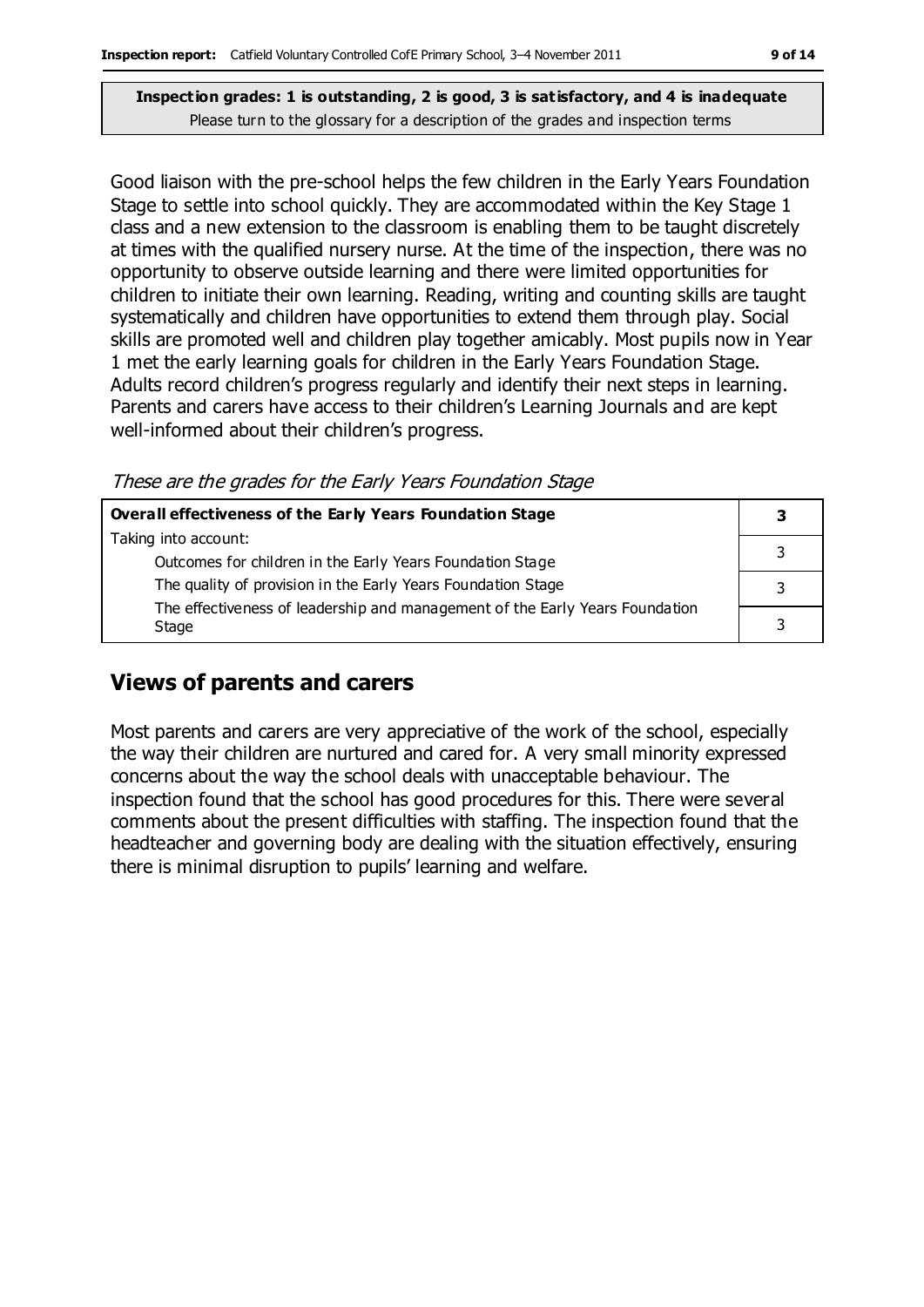#### **Responses from parents and carers to Ofsted's questionnaire**

Ofsted invited all the registered parents and carers of pupils registered at Catfield Voluntary Controlled CofE Primary School to complete a questionnaire about their views of the school.

In the questionnaire, parents and carers were asked to record how strongly they agreed with 13 statements about the school.

The inspector received 18 completed questionnaires by the end of the on-site inspection. In total, there are 48 pupils registered at the school.

| <b>Statements</b>                                                                                                                                                                                                                                       | <b>Strongly</b><br>agree |               | Agree          |               | <b>Disagree</b> |               | <b>Strongly</b><br>disagree |               |
|---------------------------------------------------------------------------------------------------------------------------------------------------------------------------------------------------------------------------------------------------------|--------------------------|---------------|----------------|---------------|-----------------|---------------|-----------------------------|---------------|
|                                                                                                                                                                                                                                                         | <b>Total</b>             | $\frac{1}{2}$ | <b>Total</b>   | $\frac{1}{2}$ | <b>Total</b>    | $\frac{1}{2}$ | <b>Total</b>                | $\frac{1}{2}$ |
| My child enjoys school                                                                                                                                                                                                                                  | 16                       | 89            | $\mathbf{1}$   | 6             | $\mathbf{1}$    | 6             | $\mathbf 0$                 | $\mathbf 0$   |
| The school keeps my child<br>safe                                                                                                                                                                                                                       | 13                       | 72            | $\overline{4}$ | 22            | $\mathbf{1}$    | 6             | $\mathbf 0$                 | $\mathbf 0$   |
| The school informs me about<br>my child's progress                                                                                                                                                                                                      | 13                       | 72            | 5              | 28            | $\mathbf 0$     | $\mathbf 0$   | $\mathbf 0$                 | $\mathbf 0$   |
| My child is making enough<br>progress at this school                                                                                                                                                                                                    | 15                       | 83            | $\overline{2}$ | 11            | $\mathbf{1}$    | 6             | $\mathbf 0$                 | $\mathbf 0$   |
| The teaching is good at this<br>school                                                                                                                                                                                                                  | 15                       | 83            | 3              | 17            | 0               | $\mathbf 0$   | $\mathbf 0$                 | $\mathbf 0$   |
| The school helps me to<br>support my child's learning                                                                                                                                                                                                   | 13                       | 72            | 4              | 22            | $\mathbf{1}$    | 6             | $\Omega$                    | $\mathbf 0$   |
| The school helps my child to<br>have a healthy lifestyle                                                                                                                                                                                                | 11                       | 61            | $\overline{7}$ | 39            | $\mathbf 0$     | $\mathbf 0$   | $\mathbf 0$                 | $\mathbf 0$   |
| The school makes sure that<br>my child is well prepared for<br>the future (for example<br>changing year group,<br>changing school, and for<br>children who are finishing<br>school, entering further or<br>higher education, or entering<br>employment) | 8                        | 44            | 8              | 44            | $\Omega$        | $\mathbf 0$   | $\mathbf{0}$                | 0             |
| The school meets my child's<br>particular needs                                                                                                                                                                                                         | 12                       | 67            | 5              | 28            | $\mathbf{1}$    | 6             | $\mathbf 0$                 | $\mathbf 0$   |
| The school deals effectively<br>with unacceptable behaviour                                                                                                                                                                                             | 5                        | 28            | 11             | 61            | $\overline{2}$  | 11            | $\mathbf 0$                 | $\mathbf 0$   |
| The school takes account of<br>my suggestions and<br>concerns                                                                                                                                                                                           | 12                       | 67            | 5              | 28            | $\mathbf{1}$    | 6             | $\mathbf 0$                 | $\mathbf 0$   |
| The school is led and<br>managed effectively                                                                                                                                                                                                            | 10                       | 56            | $\overline{7}$ | 39            | $\mathbf{1}$    | 6             | $\mathbf 0$                 | $\mathbf 0$   |
| Overall, I am happy with my<br>child's experience at this<br>school                                                                                                                                                                                     | 12                       | 67            | 5              | 28            | $\mathbf{1}$    | 6             | $\mathbf 0$                 | 0             |

The table above summarises the responses that parents and carers made to each statement. The percentages indicate the proportion of parents and carers gi ving that response out of the total number of completed questionnaires. Where one or more parents and carers chose not to answer a particular question, the percentages will not add up to 100%.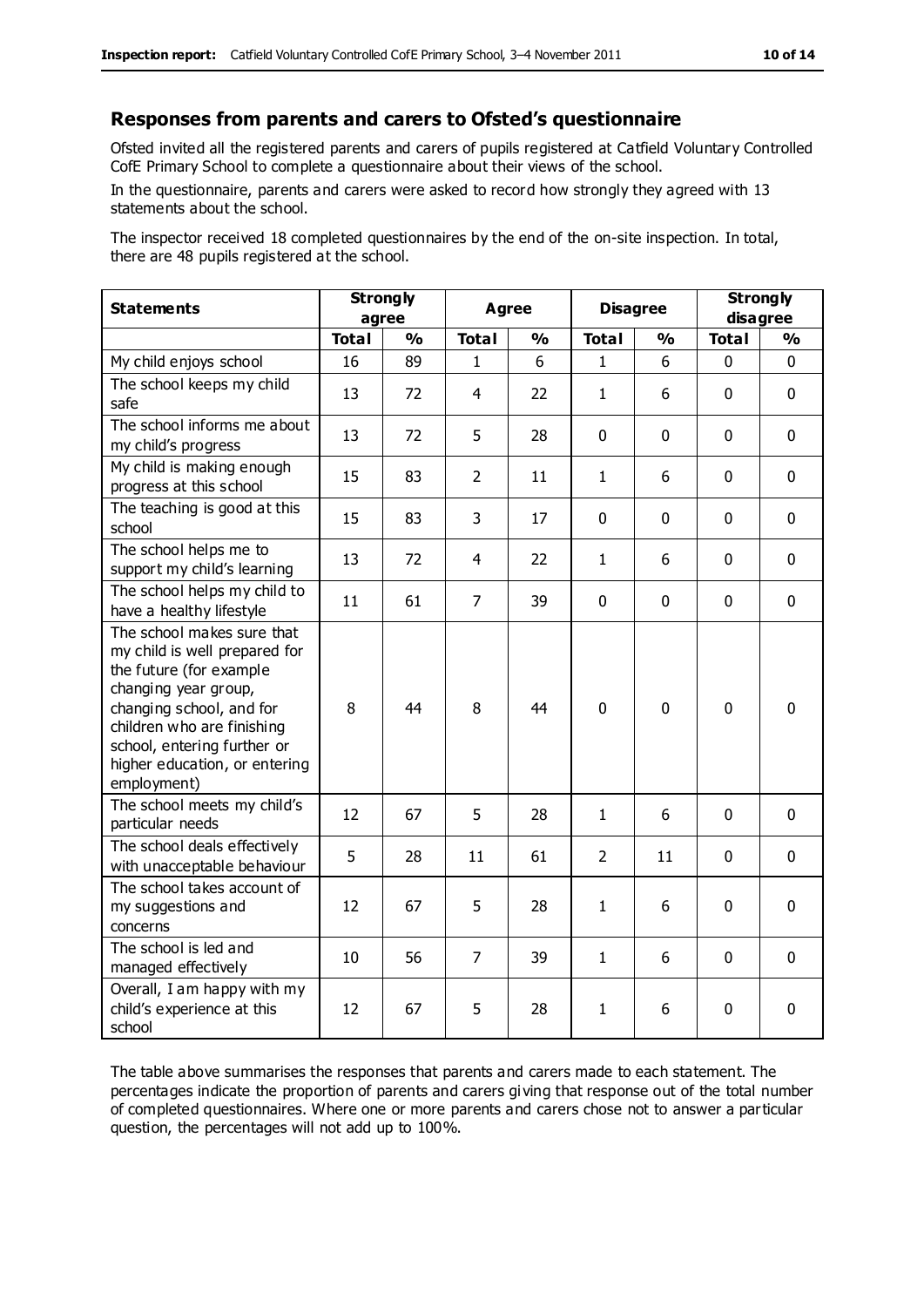## **Glossary**

#### **What inspection judgements mean**

| Grade   | <b>Judgement</b> | <b>Description</b>                                            |
|---------|------------------|---------------------------------------------------------------|
| Grade 1 | Outstanding      | These features are highly effective. An outstanding           |
|         |                  | school provides exceptionally well for all its pupils' needs. |
| Grade 2 | Good             | These are very positive features of a school. A school        |
|         |                  | that is good is serving its pupils well.                      |
| Grade 3 | Satisfactory     | These features are of reasonable quality. A satisfactory      |
|         |                  | school is providing adequately for its pupils.                |
| Grade 4 | Inadequate       | These features are not of an acceptable standard. An          |
|         |                  | inadequate school needs to make significant                   |
|         |                  | improvement in order to meet the needs of its pupils.         |
|         |                  | Ofsted inspectors will make further visits until it           |
|         |                  | improves.                                                     |

### **Overall effectiveness of schools**

|                       |                    |      | Overall effectiveness judgement (percentage of schools) |                   |
|-----------------------|--------------------|------|---------------------------------------------------------|-------------------|
| <b>Type of school</b> | <b>Outstanding</b> | Good | <b>Satisfactory</b>                                     | <b>Inadequate</b> |
| Nursery schools       | 43                 | 47   | 10                                                      |                   |
| Primary schools       | 6                  | 46   | 42                                                      |                   |
| Secondary             | 14                 | 36   | 41                                                      |                   |
| schools               |                    |      |                                                         |                   |
| Sixth forms           | 15                 | 42   | 41                                                      | 3                 |
| Special schools       | 30                 | 48   | 19                                                      |                   |
| Pupil referral        | 14                 | 50   | 31                                                      |                   |
| units                 |                    |      |                                                         |                   |
| All schools           | 10                 | 44   | 39                                                      |                   |

New school inspection arrangements were introduced on 1 September 2009. This means that inspectors now make some additional judgements that were not made previously.

The data in the table above are for the period 1 September 2010 to 08 April 2011 and are consistent with the latest published official statistics about maintained school inspection outcomes (see [www.ofsted.gov.uk\)](http://www.ofsted.gov.uk/).

The sample of schools inspected during 2010/11 was not representative of all schools nationally, as weaker schools are inspected more frequently than good or outstanding schools.

Percentages are rounded and do not always add exactly to 100.

Sixth form figures reflect the judgements made for the overall effectiveness of the sixth form in secondary schools, special schools and pupil referral units.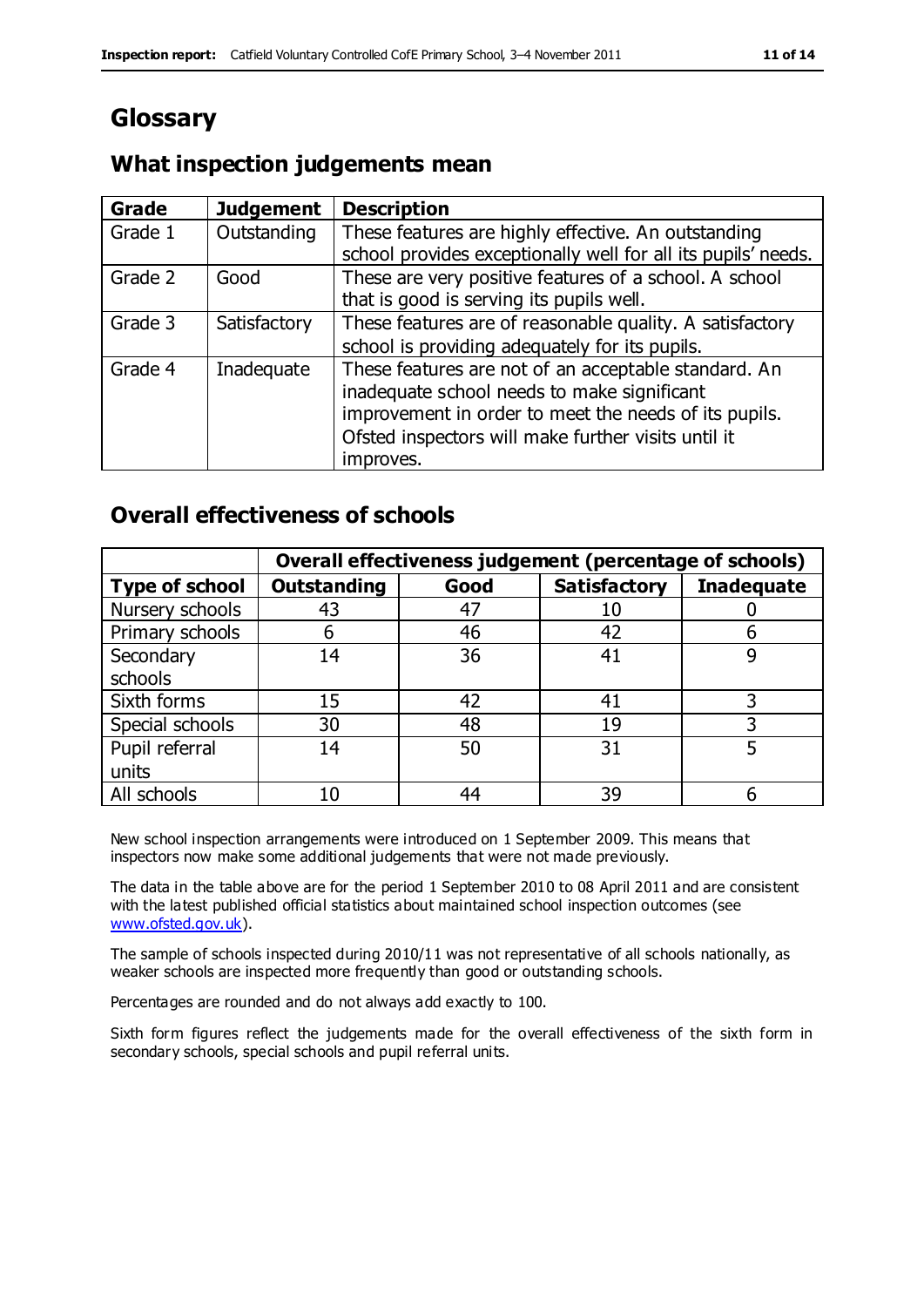## **Common terminology used by inspectors**

| Achievement:                  | the progress and success of a pupil in their<br>learning, development or training.                                                                                                                                                                                                                                           |
|-------------------------------|------------------------------------------------------------------------------------------------------------------------------------------------------------------------------------------------------------------------------------------------------------------------------------------------------------------------------|
| Attainment:                   | the standard of the pupils' work shown by test and<br>examination results and in lessons.                                                                                                                                                                                                                                    |
| Capacity to improve:          | the proven ability of the school to continue<br>improving. Inspectors base this judgement on what<br>the school has accomplished so far and on the<br>quality of its systems to maintain improvement.                                                                                                                        |
| Leadership and management:    | the contribution of all the staff with responsibilities,<br>not just the headteacher, to identifying priorities,<br>directing and motivating staff and running the<br>school.                                                                                                                                                |
| Learning:                     | how well pupils acquire knowledge, develop their<br>understanding, learn and practise skills and are<br>developing their competence as learners.                                                                                                                                                                             |
| <b>Overall effectiveness:</b> | inspectors form a judgement on a school's overall<br>effectiveness based on the findings from their<br>inspection of the school. The following judgements,<br>in particular, influence what the overall<br>effectiveness judgement will be.                                                                                  |
|                               | The school's capacity for sustained<br>×<br>improvement.<br>Outcomes for individuals and groups of<br>п<br>pupils.<br>The quality of teaching.<br>The extent to which the curriculum meets<br>pupils' needs, including, where relevant,<br>through partnerships.<br>The effectiveness of care, guidance and<br>■<br>support. |
| Progress:                     | the rate at which pupils are learning in lessons and<br>over longer periods of time. It is often measured<br>by comparing the pupils' attainment at the end of a<br>key stage with their attainment when they started.                                                                                                       |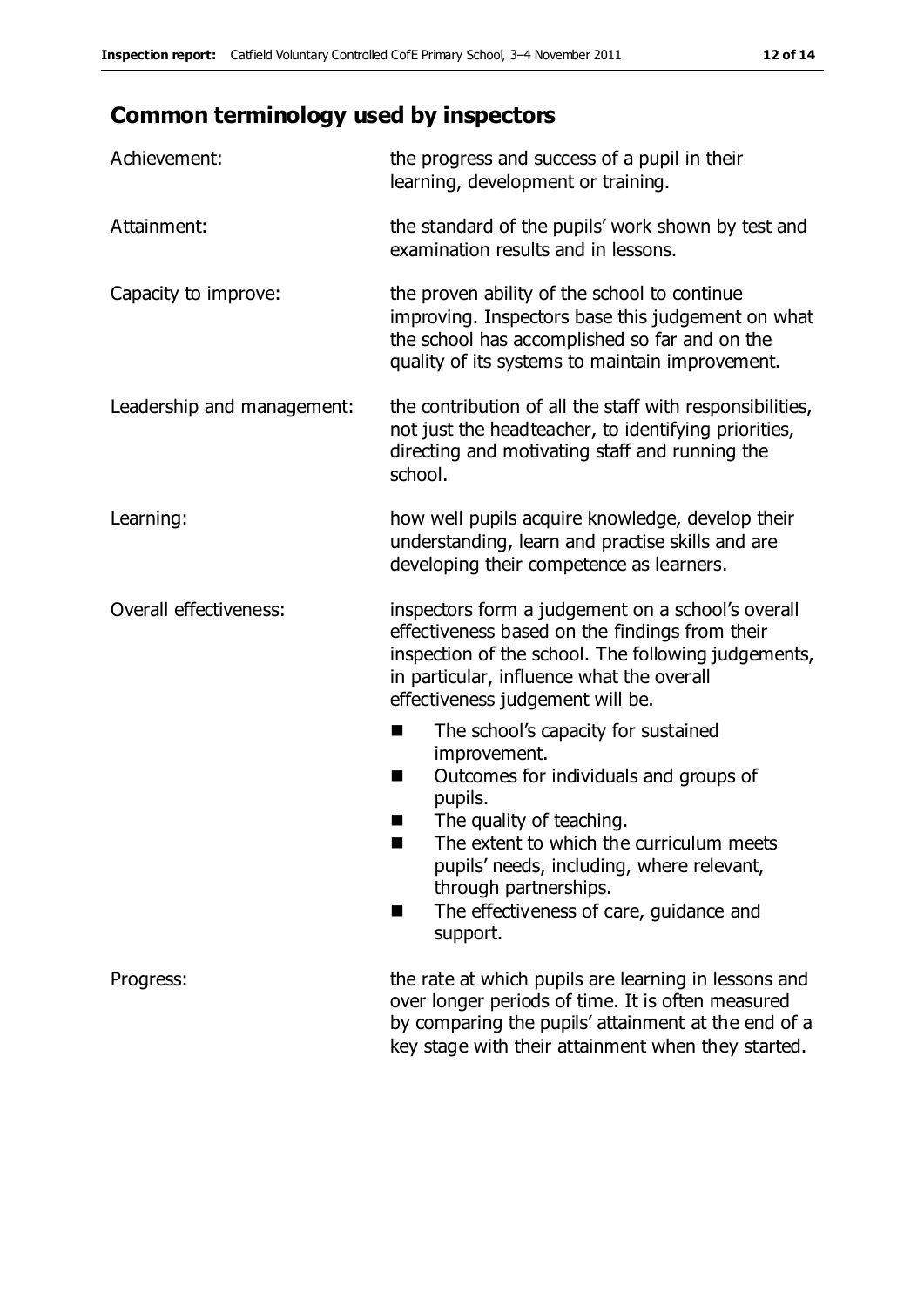#### **This letter is provided for the school, parents and carers to share with their children. It describes Ofsted's main findings from the inspection of their school.**



7 November 2011

Dear Pupils

#### **Inspection of Catfield Voluntary Controlled CofE Primary School, Great Yarmouth, NR29 5DA**

Thank you all very much for your friendliness and help when I visited your school recently. I was impressed by your politeness, good behaviour and expecially the way that you take care of each other. Well done. It was a pleasure to be in your friendly, happy school. You told me that you feel extremely safe in school and you are very clear about how to take care of yourselves. This is because your teachers are very good at teaching you the things you need to keep safe and healthy and taking care of you all.

You make satisfactory progress during your time in school and I have asked those in charge to help you all to make your learning even better. Although the younger pupils have daily lessons to learn about links between sounds and letters to help them read new words and spell accurately, this does not happen in Key Stage 2. I have asked teachers to make sure that you continue to develop your skills. Some of your writing is not as good as it could be because much of your work is in rough. I want your teachers to expect more of you. Please take a pride in your work and always try your best. I have also asked your teachers to show you how to decide for yourselves how well you have done and to set your own targets for improvement. You are so good at deciding how to change your school and environment for the better that I am sure you could do the same with your work.

Your school is providing you with a satisfactory education. I have asked those in charge to help teachers to build on their own skills to help you all to make good progress. You have lots of interesting things to learn about. I want to make sure that you all have the skills you need to make the most of your learning.

I wish you all the very best for the future.

Yours sincerely

Judith Dawson Lead inspector